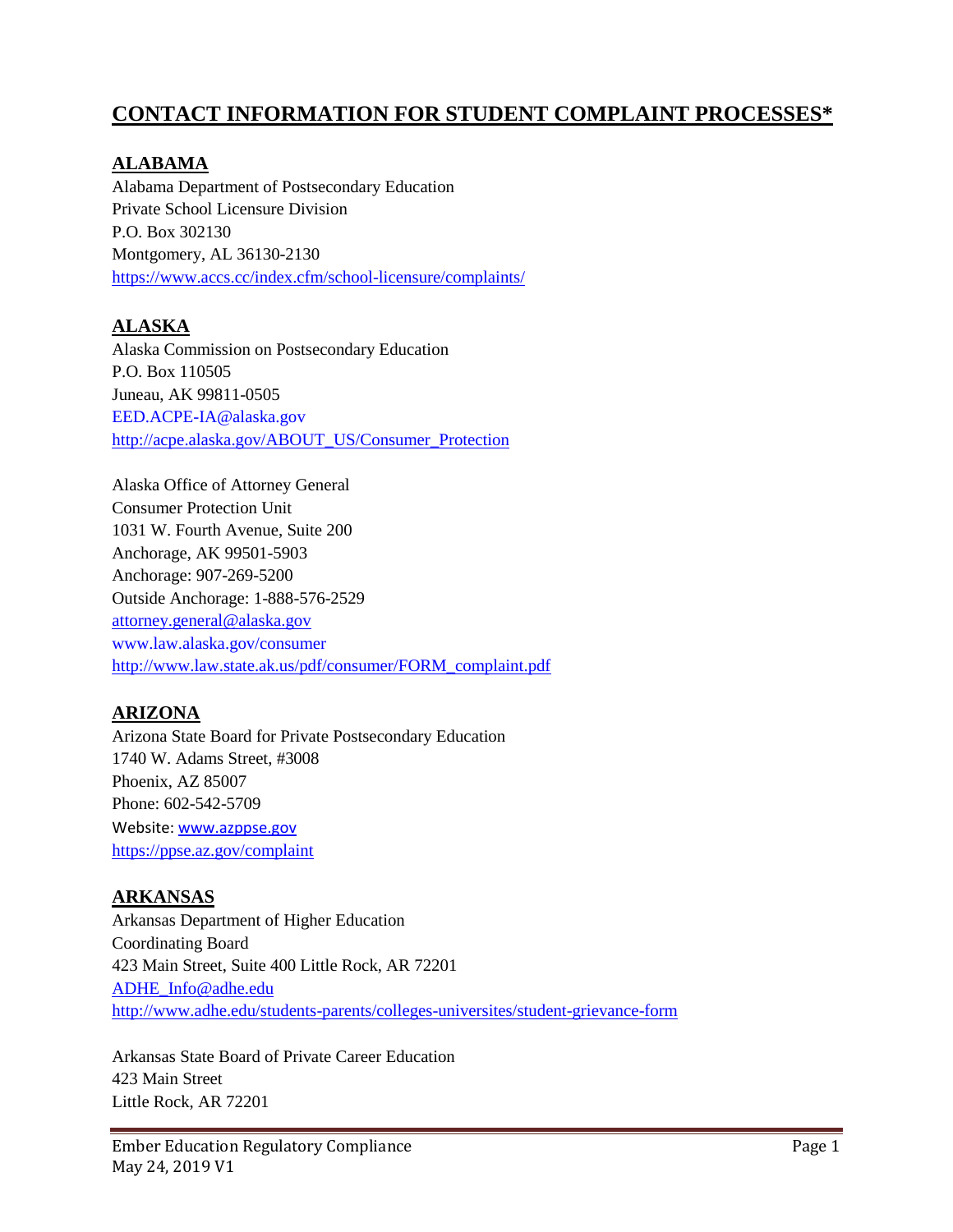[sbpce@arkansas.gov](mailto:sbpce@arkansas.gov) <http://www.sbpce.arkansas.gov/complaint-process>

## **CALIFORNIA**

California Bureau of Private Postsecondary Education P.O. Box 980818 West Sacramento, CA 95798-0818 Phone: 916-431-6959 (800): 1-888-370-7589 FAX: 916-263-1895 [dca@dca.ca.gov](mailto:dca@dca.ca.gov) [http://www.bppe.ca.gov/forms\\_pubs/complaint.pdf](http://www.bppe.ca.gov/forms_pubs/complaint.pdf)

### **COLORADO**

Colorado Department of Higher Education 1560 Broadway, Suite 1600 Denver, CO 80202 Phone: 303-862-3001 Fax: 303-996-1329 <http://highered.colorado.gov/Academics/Complaints/>

#### **CONNECTICUT**

Office of Higher Education 450 Columbus Boulevard, Suite 510 Hartford, CT 06103-1841 Phone: 860-947-1800 www.ctohe.org <http://www.ctohe.org/StudentComplaints.shtml>

Department of Consumer Protection Complaint Center 450 Columbus Boulevard Hartford, CT 06103 Phone: 860-713-6100 [dcp@frauds@ct.gov](mailto:dcp@frauds@ct.gov) <http://ct.gov/dcp/cwp/view.asp?a=4302&q=506512> Consumer Complaint Hotline: 800-842-2649

## **DELAWARE**

Delaware Higher Education Office Townsend Building 401 Federal Street, Suite 2 Dover, DE 19901 302-735-4120 1-800-292-7935 [dheo@doe.k12.de.us](mailto:dheo@doe.k12.de.us)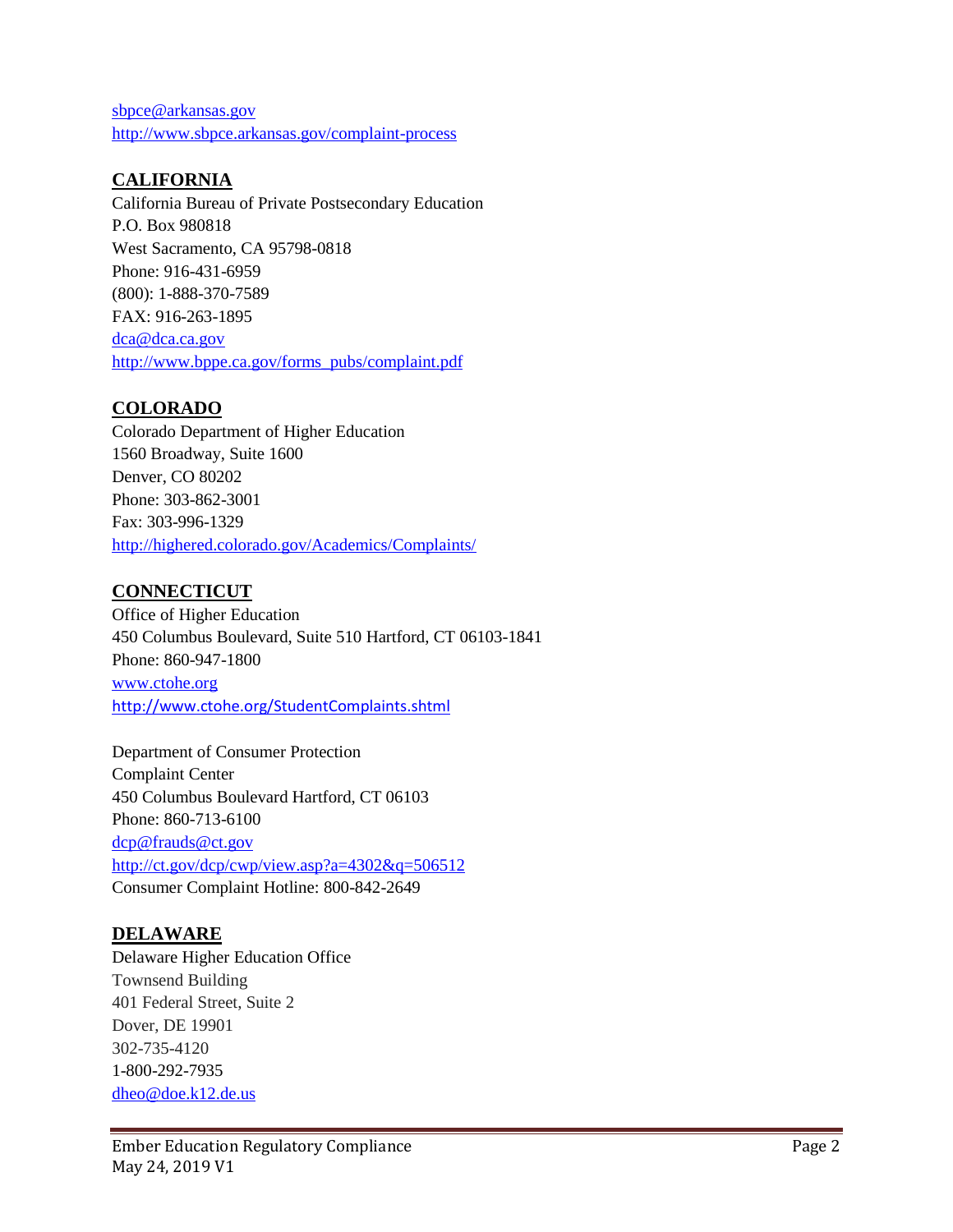Delaware Department of Justice Consumer Protection Unit Carvel State Office Bldg. 820 N. French Street, 5<sup>th</sup> Floor Wilmington, DE 19801 Phone: 302-577-8600 Fax: 302-577-6499 [consumer.protection@state.de.us](mailto:cte@nd.gov) <http://attorneygeneral.delaware.gov/fraud/cpu/complaint/>

### **DISTRICT OF COLUMBIA**

District of Columbia Office of the State Superintendent of Education Higher Education Licensure Commission 810 First Street, NE Second Floor Washington, DC 20002 (202) 727-6436 <http://osse.dc.gov/service/higher-education-licensure-commission-helc-public-complaints>

Government of the District of Columbia Office of the Attorney General 441 4th Street, NW Suite 600 South Washington, DC 20001 OAG Consumer Protection Hotline: (202) 442-9828 Fax: (202) 741-8789 Website: [www.oag.dc.gov](http://www.oag.dc.gov/)  <http://oag.dc.gov/service/submit-consumer-complaint>

## **FLORIDA**

Florida Department of Education Commission for Independent Education 325 W. Gaines Street, Suite 1414 Tallahassee, FL 32399-0400 Email: [cieinfo@fldoe.org](mailto:cieinfo@fldoe.org) Fax: 850-245-3238 [Commissioner@fldoe.org](http://www.wtb.wa.gov/PCS_Complaints.asp) <http://www.fldoe.org/policy/cie/file-a-complaint.stml>

# **GEORGIA**

State of Georgia Nonpublic Postsecondary Education Commission 2082 East Exchange Place Suite 220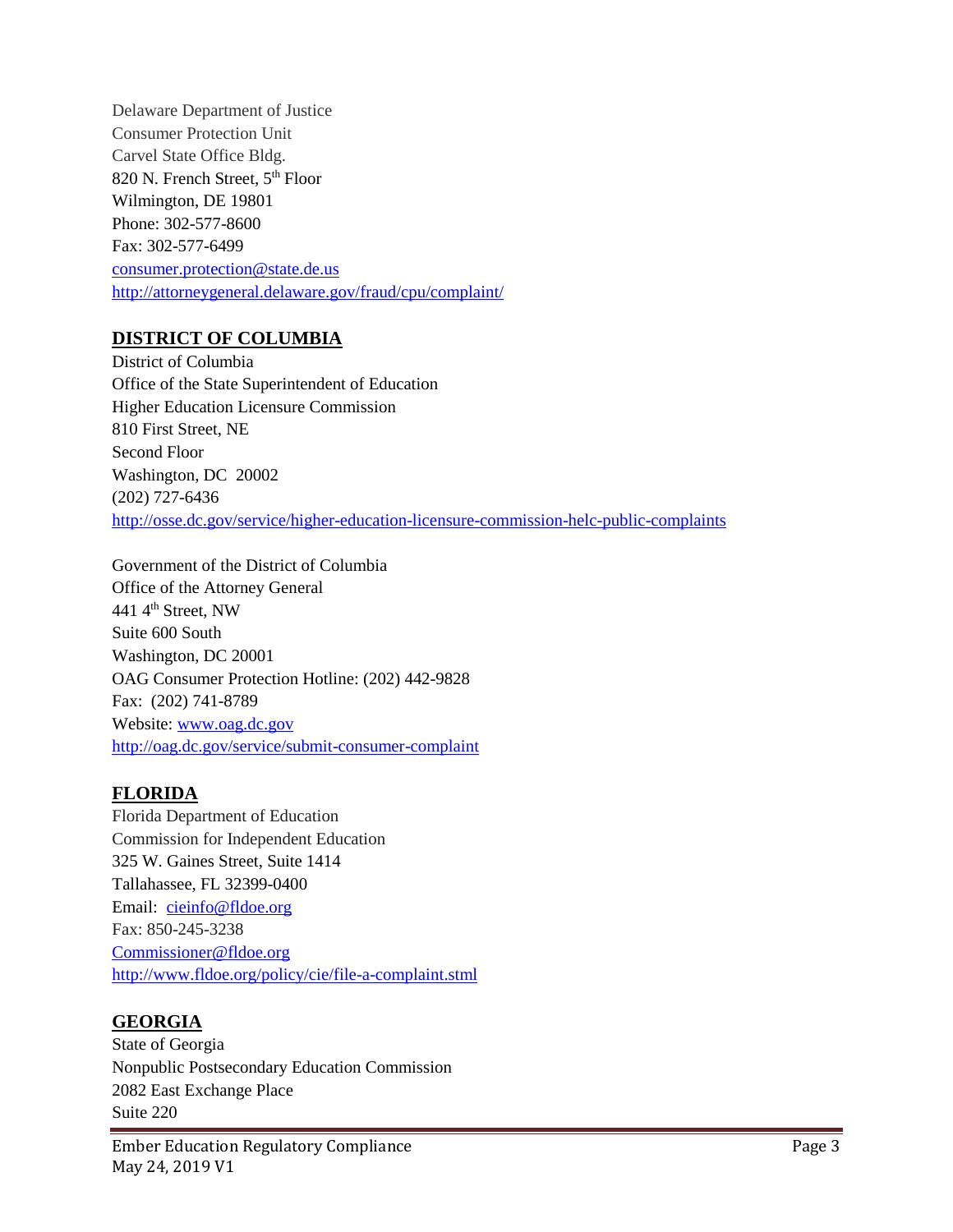Tucker, GA 30084-5305 770-414-3300 <https://gnpec.georgia.gov/student-complaints>

### **HAWAII**

State of Hawaii Office of Consumer Protection Department of Commerce and Consumer Affairs 235 South Beretania Street, Room 801 Honolulu, Hawaii 96813-2419 P: 808-586-2630 F: 808-586-2640 [hpeap@dcca.hawaii.gov](mailto:hpeap@dcca.hawaii.gov) [www.hawaii.gov/dcca/ocp](file://///fileserver1/homedir$/D01635847/2016/7-2016/www.hawaii.gov/dcca/ocp) <http://cca.hawaii.gov/ocp/consumer-complaint/>

## **IDAHO**

Idaho State Board of Education Attn: State Coordinator for Private Colleges and Proprietary Schools 650 West State Street P.O. Box 83720 Boise, ID 83720-0037 P: 208-334-2270 F: 208-334-2632 board@osbe.idaho.gov [http://www.boardofed.idaho.gov](http://www.boardofed.idaho.gov/) [https://boardofed.idaho.gov/higher-education-private/private-colleges-degree-granting/student-complaint](https://boardofed.idaho.gov/higher-education-private/private-colleges-degree-granting/student-complaint-procedures/)[procedures/](https://boardofed.idaho.gov/higher-education-private/private-colleges-degree-granting/student-complaint-procedures/)

## **ILLINOIS**

Illinois Board of Higher Education 1 N. Old State Capitol Plaza, Suite 333, Springfield, IL 62701-1377 <http://complaints.ibhe.org/> General Information: [info@ibhe.org](mailto:info@ibhe.org) Institutional Complaint Hotline: 217-557-7359 Link to the Online Complaint System**:** <http://complaints.ibhe.org/>

Illinois State Board of Education 100 N. 1st Street Springfield, Illinois 62777 <http://webprod1.isbe.net/contactisbe/>

Illinois Attorney General Consumer Fraud Bureau 500 South Second Street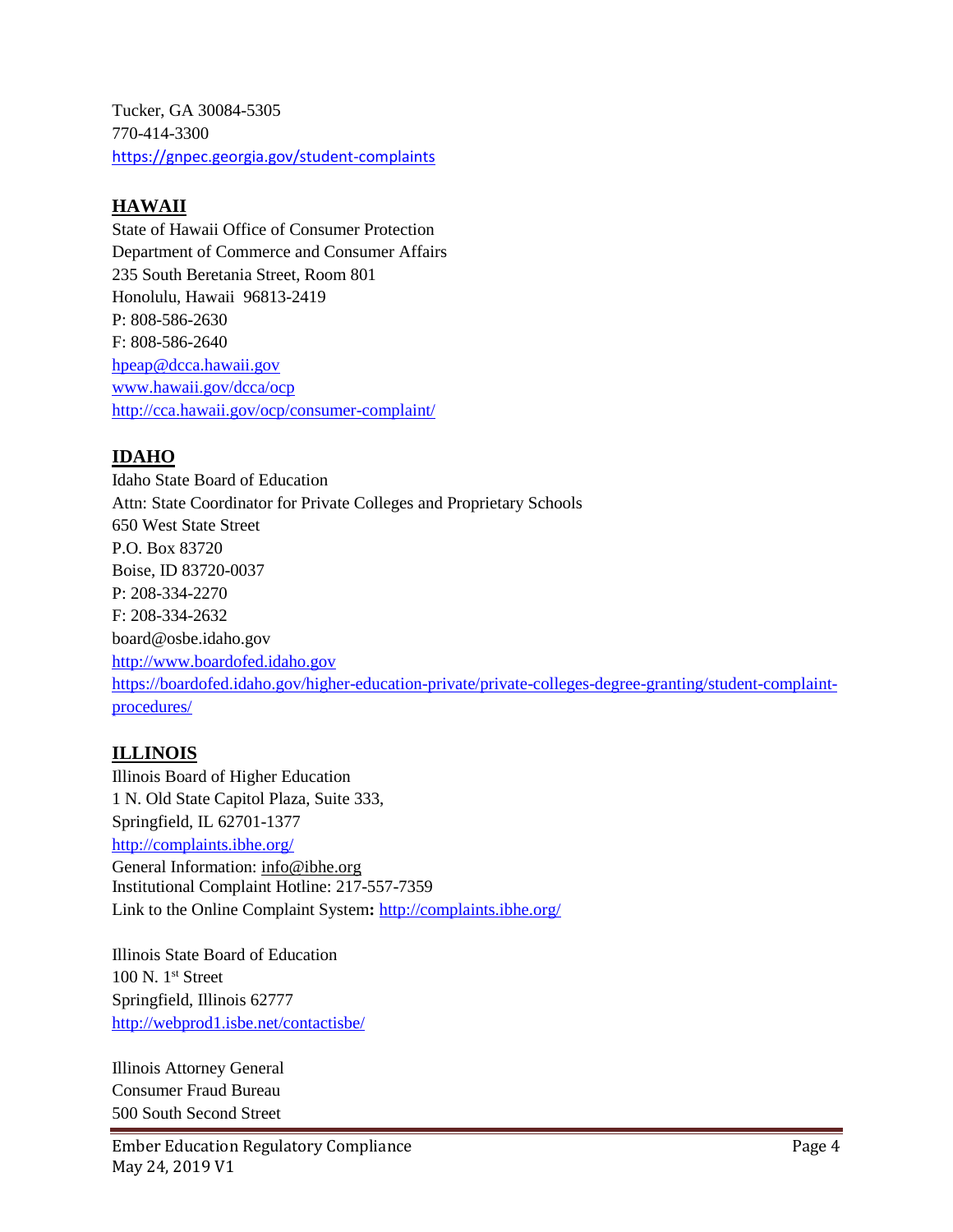Springfield, IL 62701 P: 217-782-1090 P: 1-800-243-0618 (Toll free in IL) <http://www.illinoisattorneygeneral.gov/consumers/conscomp.pdf> <https://ccformsubmission.ilattorneygeneral.net/> Consumer Fraud Hotlines: Chicago 800-386-5438 Springfield 800-243-0618 Carbondale 800-243-0607

## **INDIANA**

Indiana Commission for Higher Education Attn: Complaints 101 West Ohio Street, Suite 550 Indianapolis, IN 46204-1984 <http://www.in.gov/che/2743.htm>

## **IOWA**

Iowa College Student Aid Commission 430 E. Grand Ave., FL 3 Des Moines, IA 50309 (877) 272-4456 <https://www.iowacollegeaid.gov/content/forms-and-applications>

## **KANSAS**

Kansas Board of Regents 1000 SW Jackson Street, Suite 520 Topeka, KS 66612-1368 785-430-4240 [http://www.kansasregents.org/academic\\_affairs/private\\_out\\_of\\_state/complaint\\_process](http://www.kansasregents.org/academic_affairs/private_out_of_state/complaint_process)

## **KENTUCKY**

CPE Consumer Complaint Council on Postsecondary Education 1024 Capital Center Dr. Suite 320 Frankfort, KY 40601 Email: [cpeconsumercomplaint@ky.gov](mailto:cpeconsumercomplaint@ky.gov) [http://cpe.ky.gov/campuses/consumer\\_complaint.html](http://cpe.ky.gov/campuses/consumer_complaint.html)

Kentucky Commission on Proprietary Education 300 Sower Boulevard Frankfort, KY 40601 502-564-4185 [http://kcpe.ky.gov](http://kcpe.ky.gov/) <http://kcpe.ky.gov/forms/FormtoFileaComplaint.pdf>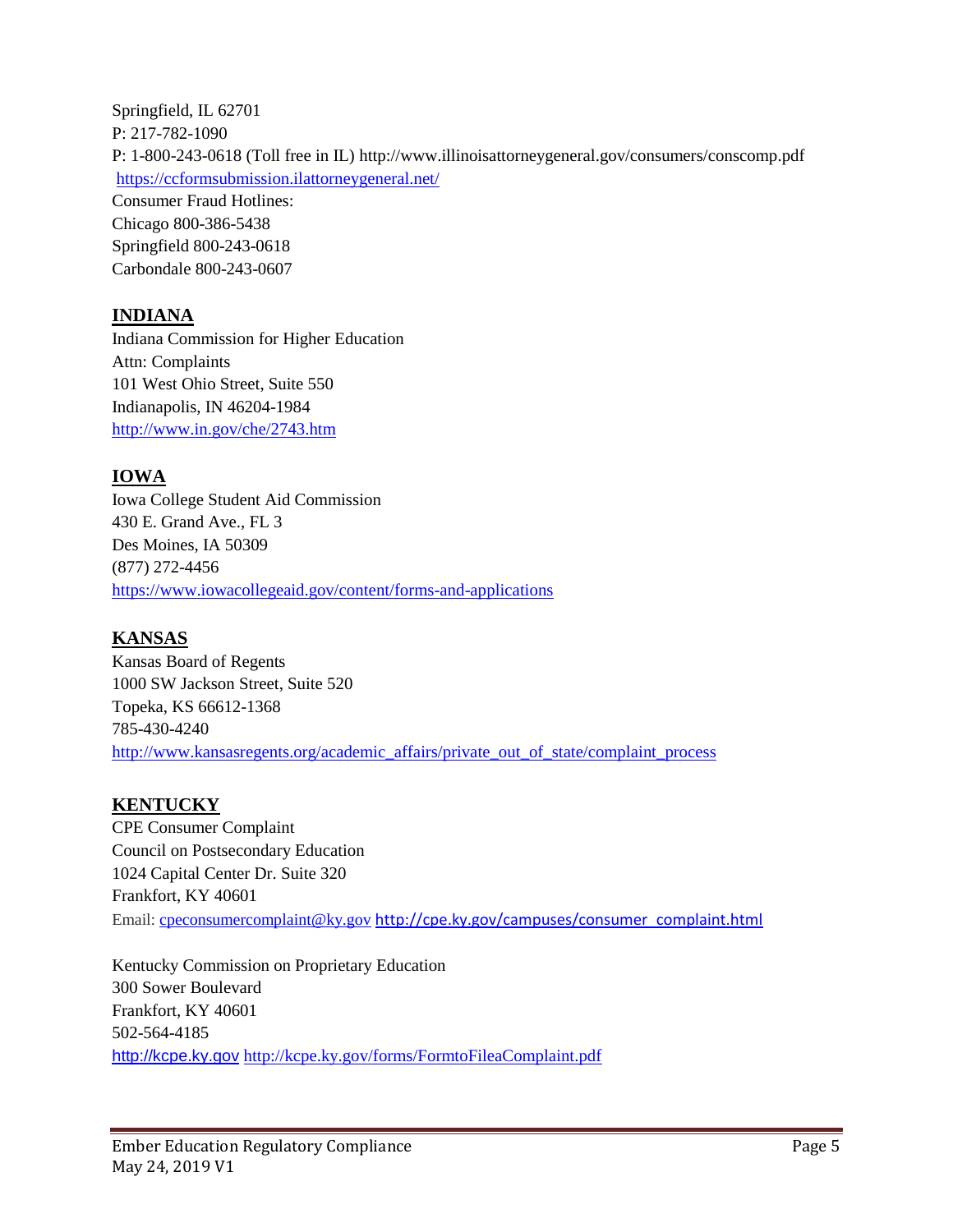Office of the Attorney General Consumer Protection Division 1024 Capital Center Drive Frankfort, KY 40601 502-696-5389 [Consumer.protection@ag.ky.gov](http://www.schev.edu/forms/StudentComplaintInformation.pdf) <http://ag.ky.gov/family/consumerprotection/complaints/Pages/default.aspx>

### **LOUISIANA**

Louisiana Board of Regents P.O. Box 3677 Baton Rouge, LA 70821-3677 P: 225-342-4253 <http://www.regents.la.gov/subhome/students>

### **MAINE**

Maine Department of Education 23 State House Station Augusta, ME 04333-0023 <http://www.maine.gov/doe/index.html> P: 207-624-6600 F: 207-624-6700

Office of the Maine Attorney General Attorney General's Consumer Information and Mediation Service 6 State House Station Augusta, ME 04333 P: 800-436-2131 [consumer.mediation@maine.gov](mailto:consumer.mediation@maine.gov) [http://www.maine.gov/ag/consumer/complaints/complaint\\_form.shtml](http://www.maine.gov/ag/consumer/complaints/complaint_form.shtml)

## **MARYLAND**

Maryland Office of the Attorney General Consumer Protection Division 200 St. Paul Place Baltimore, MD 21202 P: 410-528-8662 P: 888-743-0023 (toll-free) <http://www.oag.state.md.us/Consumer/complaint.htm>

#### **MASSACHUSETTS**

Massachusetts Department of Higher Education One Ashburton Place Room 1401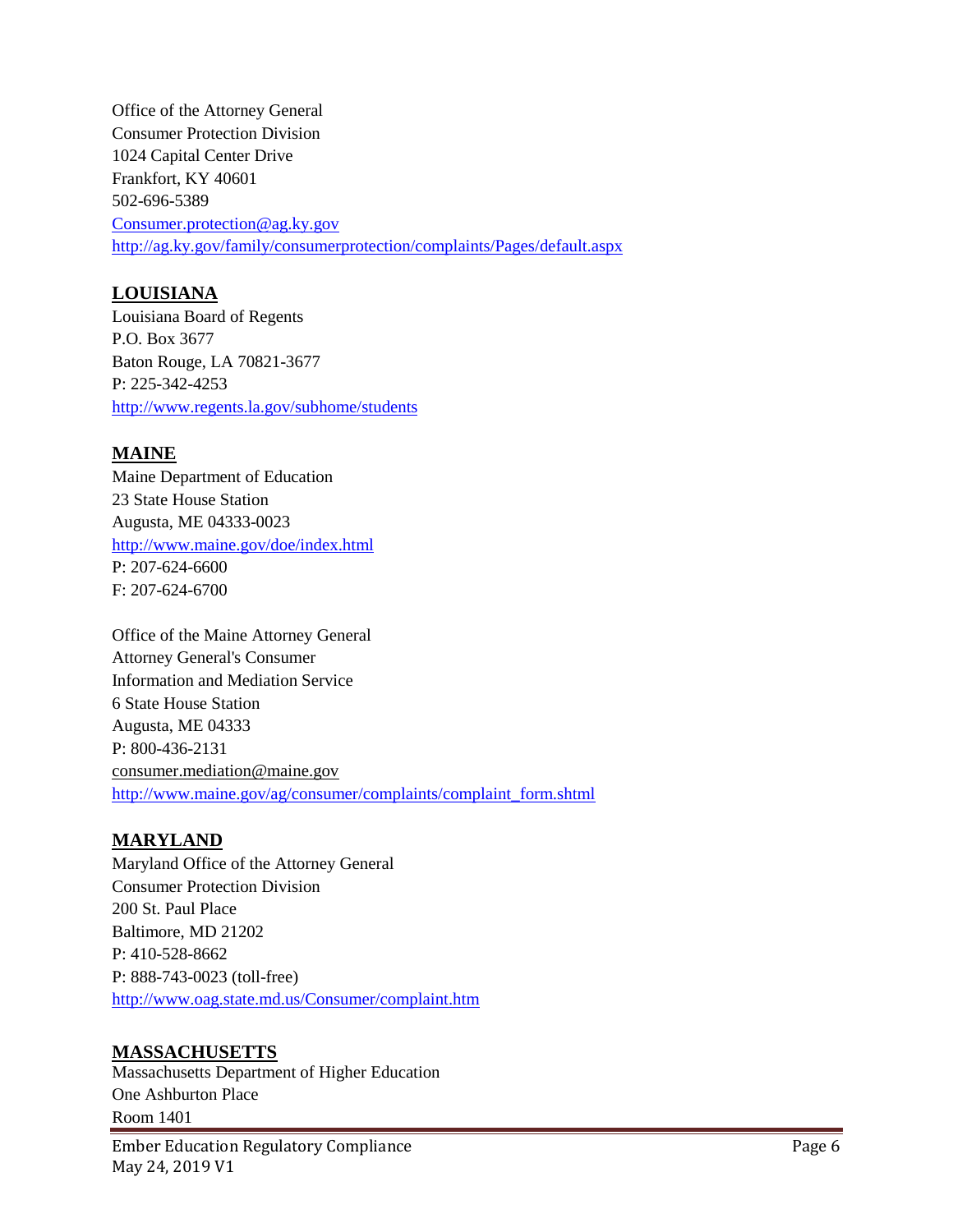Boston, MA 02108 P: 617-944-6950 <http://www.mass.edu/forstufam/complaints/complaints.asp>

## **MICHIGAN**

State of Michigan Department of Licensing and Regulatory Affairs Corporations, Securities & Commercial Licensing Bureau Administrative Services Section – Complaint Intake P.O. Box 30018 Lansing, MI 48909 The Statement of Complaint and related forms may be obtained at <http://www.michigan.gov/pss> under Consumer Information, or you may request a form and information by telephone at 517-241-9223.

### **MISSISSIPPI**

Mississippi Commission on College Accreditation 3825 Ridgewood Road Jackson, MS 39211 P: 601-432-6372 www.mississippi.edu/mcca/ <http://www.mississippi.edu/mcca/downloads/studentcomplaintform.pdf>

Mississippi Commission of Proprietary Schools and College Registration 3825 Ridgewood Road Jackson, MS 39211 P: 601-432-6185 <http://www.sbcjc.cc.ms.us/pdfs/pg/PSComplaintForm.pdf>

Office of the Attorney General State of Mississippi P.O. Box 220 Jackson, MS 39205P: 601-359-3680 [http://www.ago.state.ms.us/index.php/contact](http://www.ago.state.ms.us/contact/) (email) <http://www.ago.state.ms.us/forms/complaint-form/>

## **MISSOURI**

Missouri Department of Higher Education 205 Jefferson Street P.O. Box 1469 Jefferson City, MO 65102-1469 P: 573-751-2361 P: 800- 473-6757 [info@dhe.mo.gov](mailto:info@dhe.mo.gov) (email) https://dhe.mo.gov/contactus.php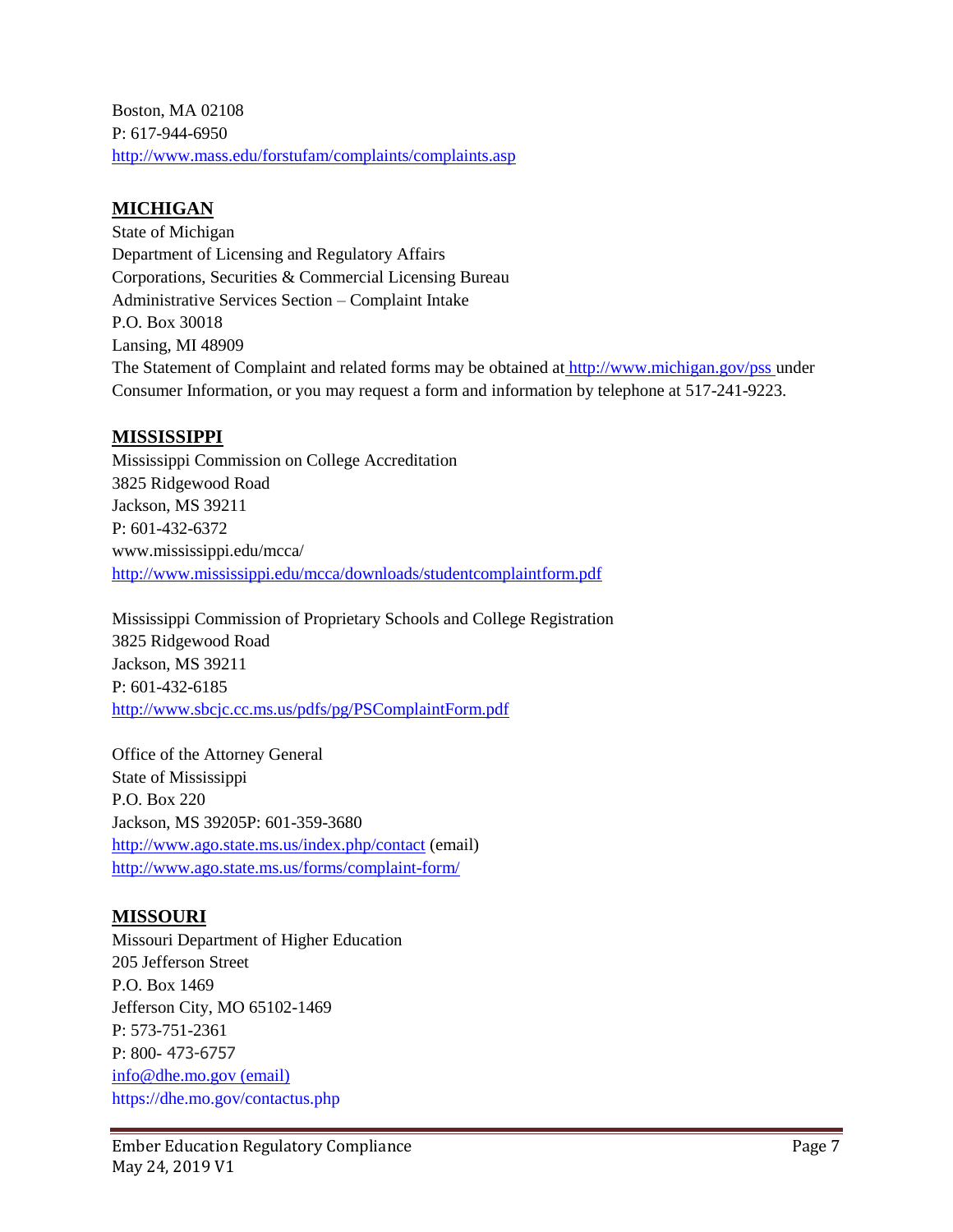#### **MONTANA**

Montana University System Office of the Commissioner of Higher Education 2500 Broadway Street P.O. Box 203201 Helena, MT 59620-3201 P: 406-444-6570 <http://mus.edu/che/arsa/StateAuthorization/Students.asp>

Montana Department of Justice Office of Consumer Protection P.O. Box 200151 Helena, MT 59620-0151 [contactocp@mt.gov](https://ppse.az.gov/complaint) (email) P: 406-444-4500 P: 800-481-6896 <https://dojmt.gov/consumer/consumer-complaints/>

#### **NEBRASKA**

Nebraska's Coordinating Commission for Postsecondary Education P.O. Box 95005 Lincoln, NE 68509-5005 P: 402-471-2847 <https://ccpe.nebraska.gov/student-complaints-against-postsecondary-institutions>

Office of the Attorney General 2115 State Capitol Lincoln, NE 68509 Consumer Protection Division (toll-free): 800-727-6432 Consumer Protection Division - En Espanol: 888-850-7555 Email: ago.consumer@nebraska.gov

Nebraska Department of Education 301 Centennial Mall South P.O. Box 94987 Lincoln, NE 68509-4987 P: 402-471-2295 <https://www.education.ne.gov/cc/complaint-form/>

#### **NEVADA**

Nevada Commission on Postsecondary Education 8778 South Maryland Parkway Suite 115 Las Vegas, Nevada 89123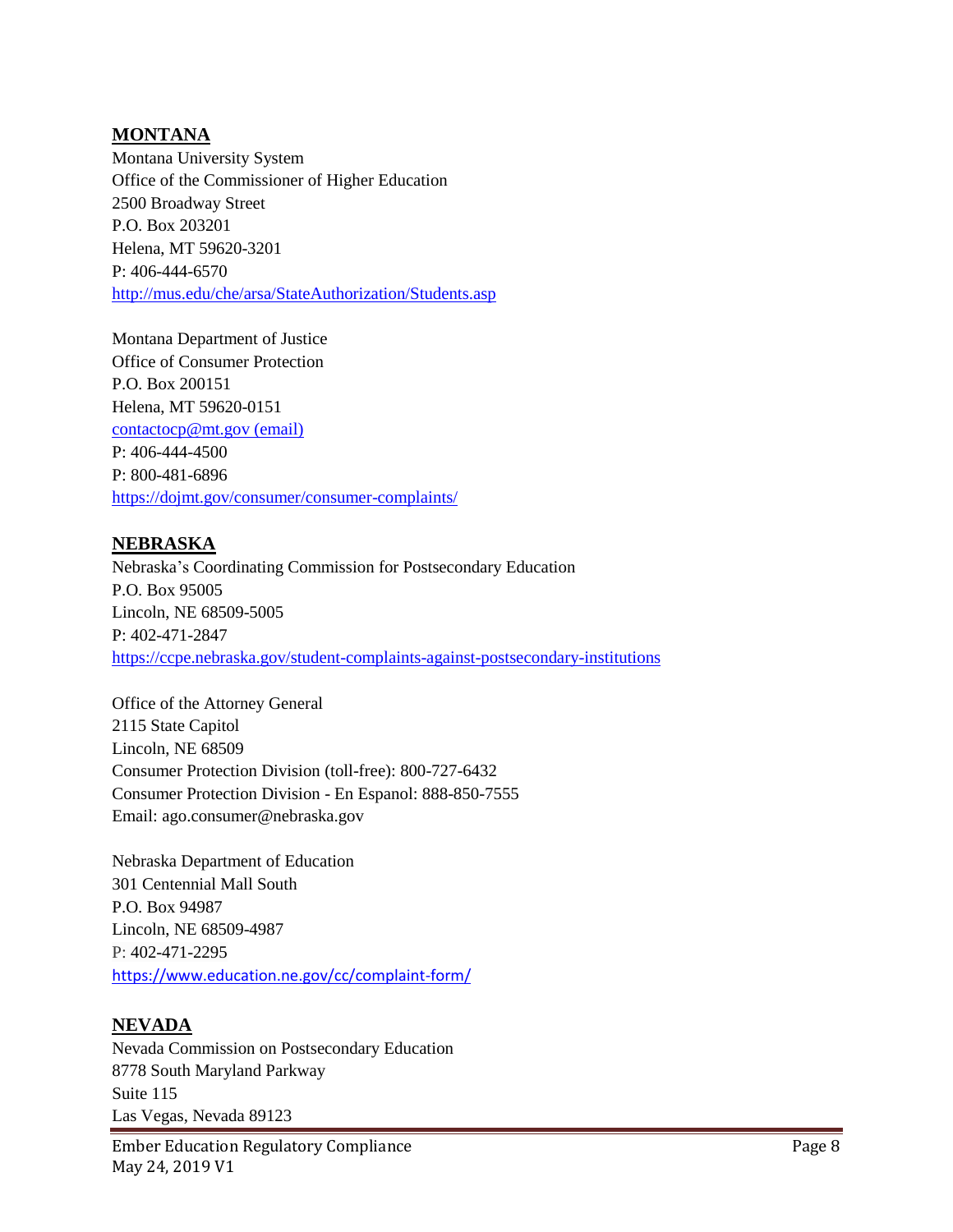Phone: 702-486-7330 [www.cpe.state.nv.us](http://www.cpe.state.nv.us/)

#### **NEW HAMPSHIRE**

New Hampshire Department of Education 101 Pleasant Street Concord, NH 03301-3494 603-271-3494 <http://www.education.nh.gov/highered/> <https://my.doe.nh.gov/ESSWEB/HigherEducation/Complaint.aspx>

#### **NEW JERSEY**

New Jersey Commission on Higher Education Office of the Secretary of Higher Education 1 John Fitch Plaza, 10th Floor, PO Box 542, Trenton, NJ 08625-0542 609-292-4310 <http://www.state.nj.us/highereducation/> <http://www.state.nj.us/highereducation/OSHEComplaintInstructions.shtml>

New Jersey Division of Consumer Affairs 124 Halsey Street Newark, New Jersey 07102 973-504-6200 <http://www.njconsumeraffairs.gov/Pages/File-a-Complaint.aspx>

#### **NEW MEXICO**

New Mexico Higher Education Department Private Postsecondary Schools Division 2044 Galisteo St., Suite 4 Santa Fe, NM 87505-2100 505-476-8400 <http://www.hed.state.nm.us/institutions/complaints.aspx>

#### **NEW YORK**

Office of College and University Evaluation New York State Education Department 89 Washington Avenue Room 960 EBA Albany, NY 12234 Phone: 518-474-1551 E-mail [ocueinfo@nysed.gov](mailto:ocueinfo@nysed.gov) <http://www.highered.nysed.gov/ocue/spr/COMPLAINTFORMINFO.html>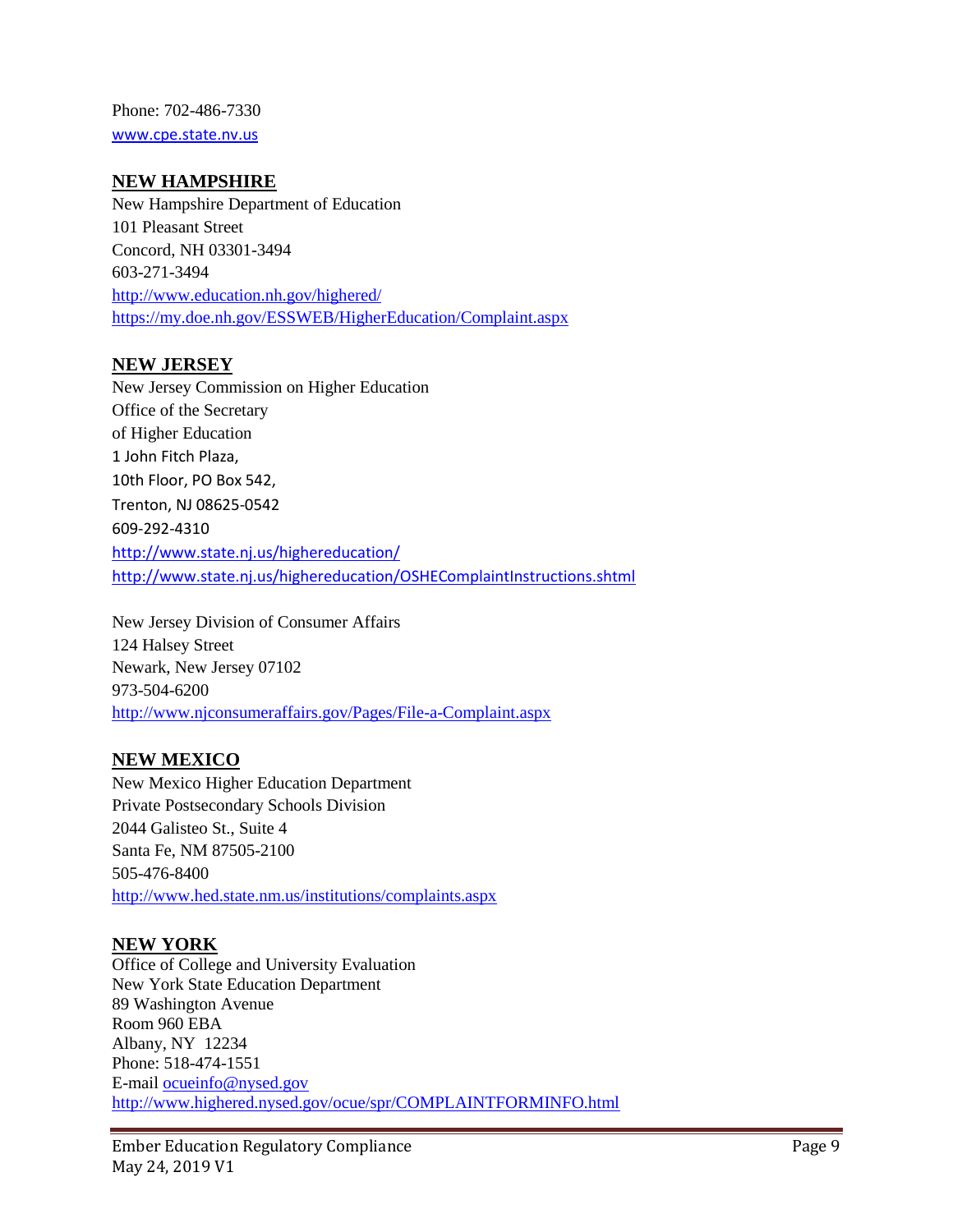New York State Education Department 116 West 32nd Street, 5th Floor New York, New York 10001 212-643-4760 <http://www.acces.nysed.gov/bpss/student-rights>

New York State Department of State Division of Consumer Protection Consumer Assistance Unit 99 Washington Avenue Albany, New York 12231—0001 Consumer Assistance Hotline: 518-474-8583 or 800-697-1220 <https://www.dos.ny.gov/consumerprotection/form/complaintform.asp>

### **NORTH CAROLINA**

North Carolina Community College System Office of Proprietary Schools 200 West Jones St. Raleigh, North Carolina 27603 Phone: 919-807-7100 <http://www.nccommunitycolleges.edu/proprietary-schools>

North Carolina Department of Justice Consumer Protection Division Attorney General's Office Mail Service Center 9001 Raleigh, NC 27699-9001 <http://www.ncdoj.gov/Consumer/2-2-12-File-a-Complaint.aspx> <http://www.ncdoj.gov/getdoc/59be4357-41f3-4377-b10f-3e8bd532da5f/Complaint-Form.aspx>

#### **NORTH DAKOTA**

North Dakota Department of Career and Technical Education State Capitol  $-15<sup>th</sup>$  Floor 600 E. Boulevard Ave. Dept. 270 Bismarck, ND 58505-0610 Phone: 701.328.3180 Fax: 701.328.1255 E-mail: [cte@nd.gov](mailto:cte@nd.gov) Web: <http://www.nd.gov/cte/>

North Dakota Consumer Protection Division Office of Attorney General Gateway Professional Center 1050 E. Interstate Ave. Suite 200 Bismarck, ND 58503-5574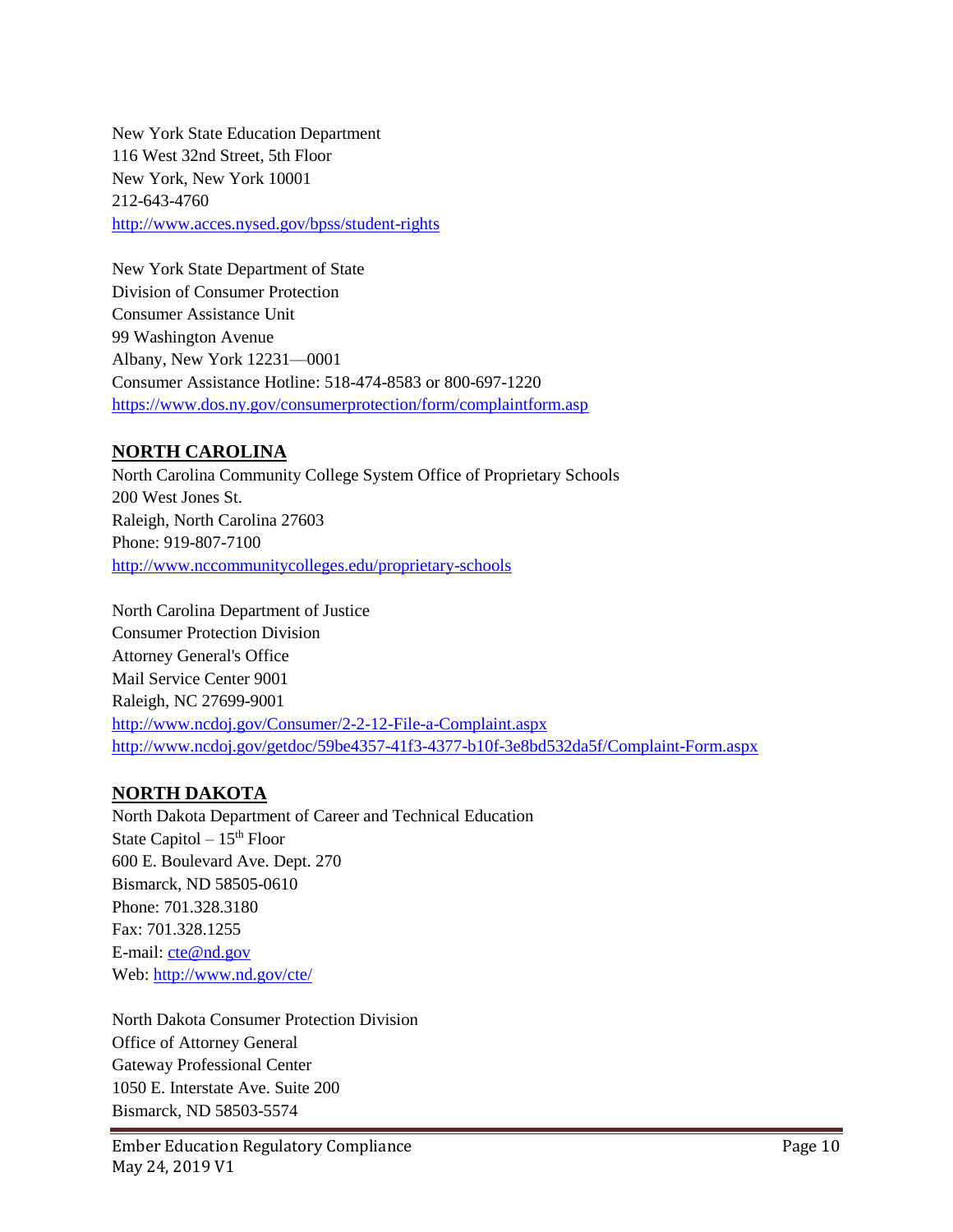<https://attorneygeneral.nd.gov/sites/ag/files/documents/ConsumerComplaint-SFN7418.pdf>

# **OHIO**

Ohio State Board of Career Colleges and Schools 30 East Broad Street, Suite 2481 Columbus, OHIO 43215-31414 Phone: 614-466-2752 Fax: 614-466-2219 Toll Free: 877-275-4219 E-mail[: bpsr@scr.state.oh.us](mailto:bpsr@scr.state.oh.us) Website:<http://scr.ohio.gov/> <http://scr.ohio.gov/LinkClick.aspx?fileticket=%2bwaKHWPRAH8%3d&tabid=68>

Ohio Department of Higher Education 25 South Front Street Columbus, OH 43215 Tel: (614) 466-6000 <https://www.ohiohighered.org/students/complaints>

Ohio Attorney General Consumer Protection Section 30 E. Broad St., 14th Floor Columbus, OH 43215 800-282-0515 http://www.ohioattorneygeneral.gov/

## **OKLAHOMA**

Oklahoma State Regents for Higher Education 655 Research Parkway, Suite 200 Oklahoma City, OK 73104 <http://www.okhighered.org/current-college-students/complaints.shtml>

**State of Oklahoma Oklahoma Board of Private Vocational Schools** 3700 N.W. Classen Boulevard, Suite 250 Oklahoma City, OK 73118 Phone: 405-528-3370 http://obpvs.ok.gov/

Oklahoma Office of the Attorney General Public Protection Unit Attn: Investigative Analyst 313 N.E. 21st Street Oklahoma City, OK 73105 **Phone**: 405-521-3921 http://www.oag.ok.gov//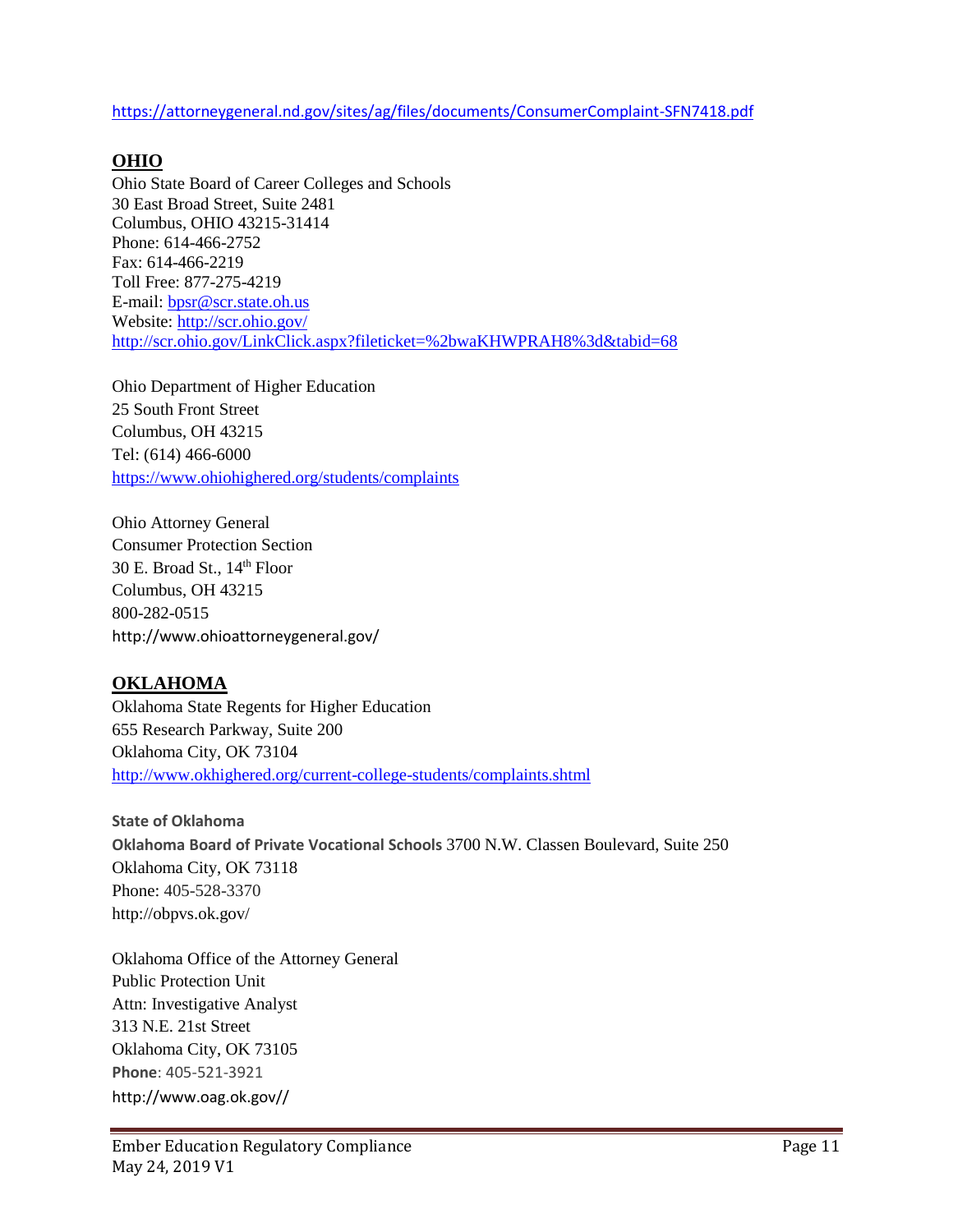#### **OREGON**

Higher Education Coordinating Commission Private Postsecondary Education Office of Degree Authorization 255 Capitol St NE, Salem, OR 97310 Ph: (503) 947-5716 Email: [Info.PPS@state.or.us](mailto:Info.PPS@state.or.us) [http://www.oregon.gov/highered/institutions-programs/private/Documents/ODA/ODA-Student-](http://www.oregon.gov/highered/institutions-programs/private/Documents/ODA/ODA-Student-Complaint-Form.pdf)[Complaint-Form.pdf](http://www.oregon.gov/highered/institutions-programs/private/Documents/ODA/ODA-Student-Complaint-Form.pdf)

Oregon Department of Justice Consumer Protection Toll-Free: 1-877-877-9392 Email: [help@oregonconsumer.gov](mailto:help@oregonconsumer.gov) <https://justice.oregon.gov/consumercomplaints/OnlineComplaints/OnlineComplaintForm/en>

#### **PENNSYLVANIA**

Pennsylvania Department of Education 333 Market Street, 12<sup>th</sup> floor Harrisburg, PA 17126 717-783-8228 [http://www.education.pa.gov/Postsecondary-](http://www.education.pa.gov/Postsecondary-Adult/College%20and%20Career%20Education/Pages/Students-Complaints.aspx#tab-1)[Adult/College%20and%20Career%20Education/Pages/Students-Complaints.aspx#tab-1](http://www.education.pa.gov/Postsecondary-Adult/College%20and%20Career%20Education/Pages/Students-Complaints.aspx#tab-1)

Pennsylvania Office of Attorney General Bureau of Consumer Protection 15<sup>th</sup> Floor, Strawberry Square Harrisburg, PA 17120 800-441-2555 [https://www.attorneygeneral.gov/Quick\\_Links/Pennsylvania\\_Attorney\\_General\\_Complaint\\_Forms/](https://www.attorneygeneral.gov/Quick_Links/Pennsylvania_Attorney_General_Complaint_Forms/)

#### **PUERTO RICO**

Puerto Rico Council on Higher Education P.O. Box 1900 San Juan, PR 00910-1900 787-641-7100 <http://www.ce.pr.gov/>

Puerto Rico Department of Justice Apartado 9020192 San Juan, PR 00902-0192 787-721-2900 <http://www.justicia.pr.gov/>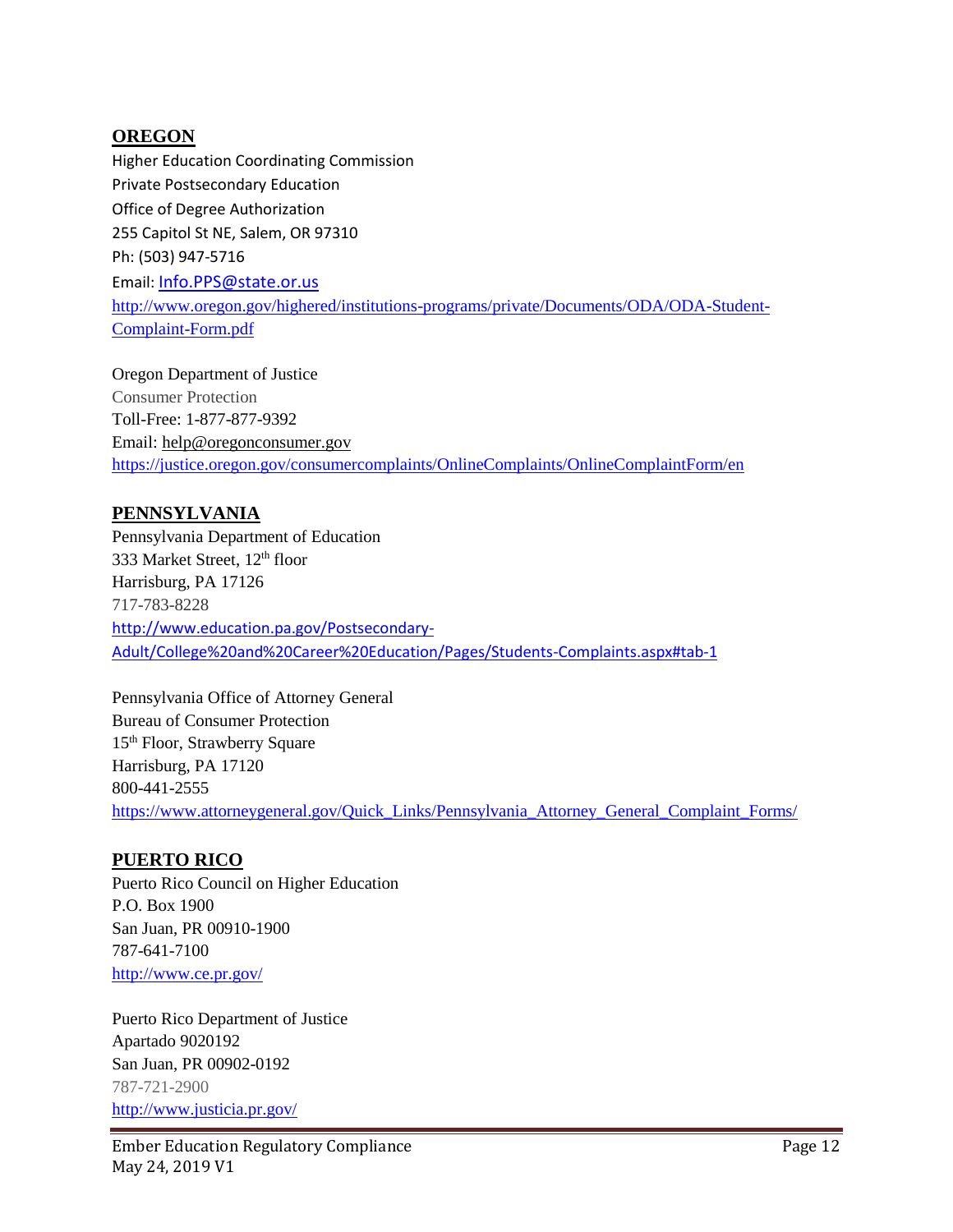#### **RHODE ISLAND**

Rhode Island Board of Governors for Higher Education Shepard Building 80 Washington Street Providence, RI 02903 401-456-6000 <http://www.ribghe.org/students.htm>

Rhode Island Department of Attorney General Consumer Protection Unit 150 South Main Street Providence, RI 02903 401-274-4400 <http://www.riag.ri.gov/ConsumerProtection/About.php>

#### **SOUTH CAROLINA**

South Carolina Commission on Higher Education 1122 Lady Street, Suite 300 Columbia, SC 29201 803-737-2260 <http://www.che.sc.gov/> [http://www.che.sc.gov/CHE\\_Docs/academicaffairs/license/Complaint\\_Procedures\\_and\\_Form.pdf](http://www.che.sc.gov/CHE_Docs/academicaffairs/license/Complaint_Procedures_and_Form.pdf)

#### **SOUTH DAKOTA**

South Dakota Boards of Regents 306 E. Capitol Ave., Suite 200 Pierre, SD 57501 [info@sdbor.edu](mailto:info@sdbor.edu) 605-773-3455 <https://www.sdbor.edu/Pages/default.aspx>

South Dakota Office of Attorney General Division of Consumer Protection 1302 E Hwy 14, Suite 3 Pierre, SD 57501-8053 1-800-300-1986 (In-State) 605-773-4400 <http://consumer.sd.gov/complaintform.aspx>

#### **TENNESSEE**

Tennessee Higher Education Commission 404 James Robertson Parkway Suite 1900 Nashville, TN 37243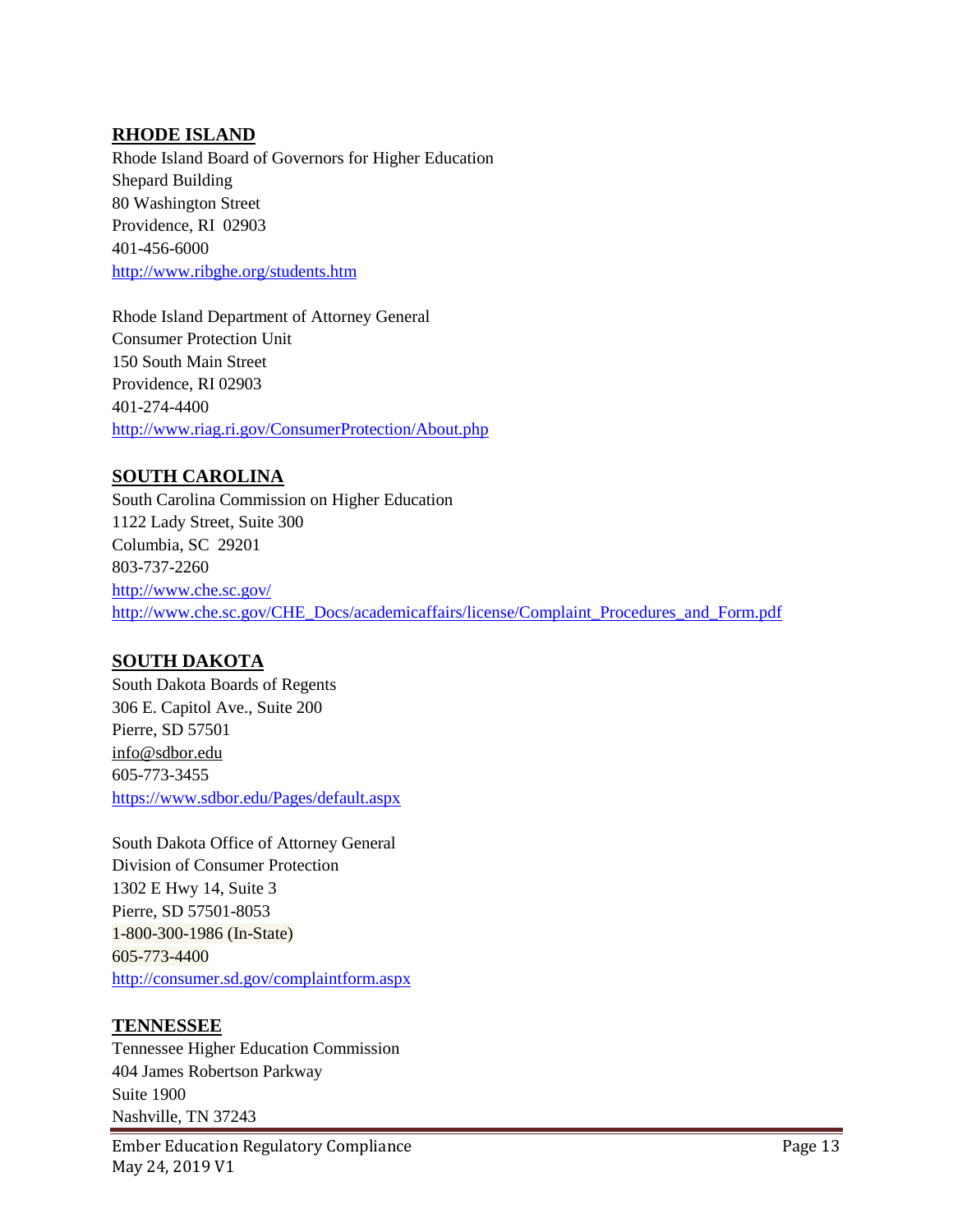615-741-3605 <https://www.tn.gov/thec/>

### **TEXAS**

Texas Workforce Commission Career Schools and Colleges 101 East 15th Street, Room 226-T Austin, Texas 78778-0001 800-628-511[5career.schools@twc.state.tx.us](mailto:career.schools@twc.state.tx.us) <http://www.twc.state.tx.us/svcs/propschools/ps401a.pdf>

Texas Higher Education Coordinating Board 1200 E. Anderson Lane Austin, Texas 78752 <http://www.thecb.state.tx.us/index.cfm?objectid=C9BD55D4-C5A3-4BC6-9A0DF17F467F4AE9>

Office of Attorney General Consumer Protection Division P.O. Box 12548 Austin, TX 78711-2548 <https://www.texasattorneygeneral.gov/cpd/file-a-consumer-complaint>

## **UTAH**

Utah Department of Commerce Division of Consumer Protection 160 East 300 South Salt Lake City, Utah 84111 801-530-6601 [consumerprotection@utah.gov](http://www.highered.nysed.gov/ocue/spr/COMPLAINTFORMINFO.html) <http://consumerprotection.utah.gov/complaints/index.html>

## **VERMONT**

Vermont Agency of Education 219 North Main Street, Suite 402 Barre, VT 05641 802-479-1030 [aoe.edinfo@vermont.gov](mailto:aoe.edinfo@vermont.gov) [http://education.vermont.gov/documents/EDU-VTAOE-](http://education.vermont.gov/documents/EDU-VTAOE-Complaint_Resolution_for_Postsecondary_Education.pdf)[Complaint\\_Resolution\\_for\\_Postsecondary\\_Education.pdf](http://education.vermont.gov/documents/EDU-VTAOE-Complaint_Resolution_for_Postsecondary_Education.pdf)

Vermont Attorney General's Office 109 State Street Montpelier, VT 05609 [AGO.CAP@vermont.gov8](mailto:AGO.CAP@vermont.gov)00-649-2424 or 802-656-3183 <https://www.uvm.edu/consumer/?Page=complaint.html>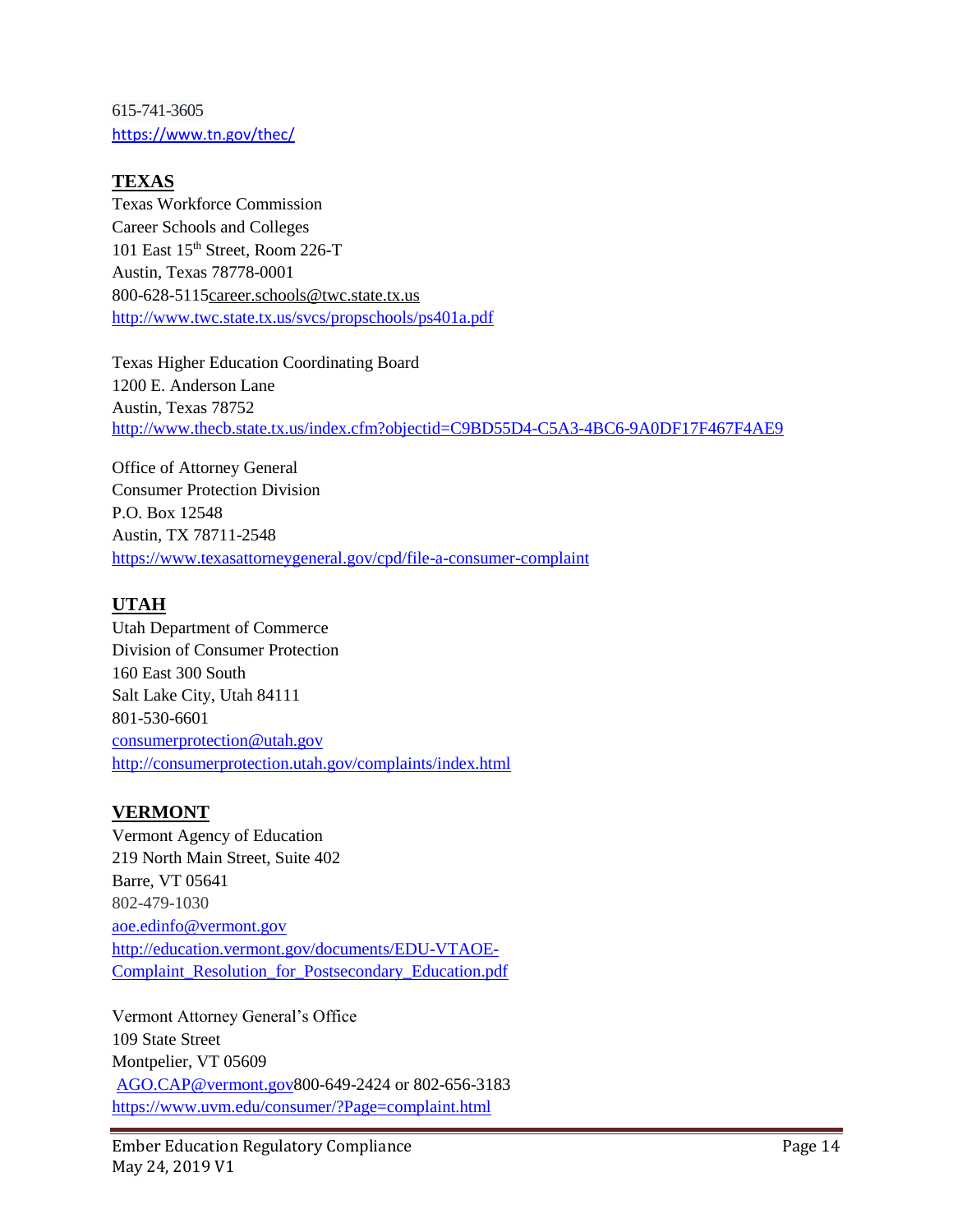#### **VIRGINIA**

State Council of Higher Education for Virginia 101 N. 14<sup>th</sup> St., 10<sup>th</sup> Floor James Monroe Building Richmond, VA 23219 804-225-2600 [communications@schev.edu](mailto:communications@schev.edu) <http://www.schev.edu/index/students-and-parents/resources/student-complaints>

### **WASHINGTON**

Washington Student Achievement Council 917 Lakeridge Way SW Olympia, WA 98502 360-753-7800 [info@wsac.wa.gov](mailto:info@wsac.wa.gov) <http://www.wsac.wa.gov/protecting-education-consumers>

Washington Workforce Training and Education Coordinating Board 128 10<sup>th</sup> Avenue SW P.O. Box 43105 Olympia, WA 98504-3105 360-709-4600 [workforce@wtb.wa.gov](mailto:workforce@wtb.wa.gov) [http://www.wtb.wa.gov/PCS\\_Complaints.asp](http://www.wtb.wa.gov/PCS_Complaints.asp)

Washington State Office of the Attorney General 1125 Washington Street SE P.O. Box 40100 Olympia, WA 98504-0100 360-753-6200 [https://fortress.wa.gov/atg/formhandler/ago/ContactForm.aspx?subject=Consumer%20Protection](https://fortress.wa.gov/atg/formhandler/ago/ContactForm.aspx?subject=Consumer%20Protection%20) (contact form) <https://fortress.wa.gov/atg/formhandler/ago/ComplaintForm.aspx> (general consumer complaint form)

## **WEST VIRGINIA**

West Virginia Higher Education Policy Commission 1018 Kanawha Blvd., East, Suite 700 Charleston, WV 25301 <http://www.wvhepc.edu/wp-content/uploads/2015/01/Complaint-Form2.pdf> <http://wvctcs.org/student-complaints/>

West Virginia Office of the Attorney General Consumer Protection Division